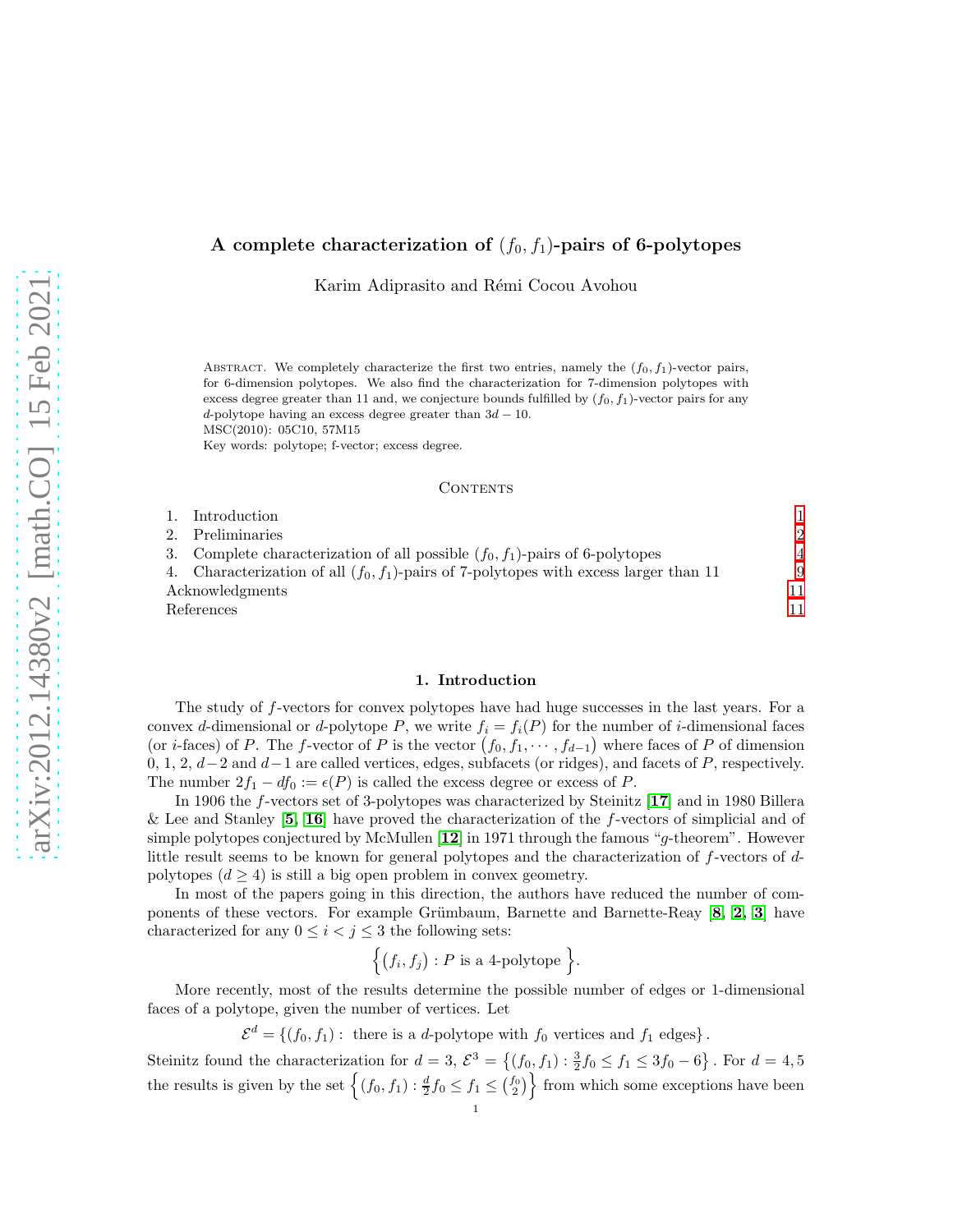removed. Grümbaum [[7](#page-10-7)] proved the case  $d = 4$  by removing four exceptions:  $(6, 12)$ ,  $(7, 14)$ ,  $(8, 17)$ and  $(10, 20)$ . The case  $d = 5$  becomes more complicated and has been proved in two different ways by G. Pineda-Villavicencio, J. Ugon and D. Yost, [[15](#page-11-2)] and more recently by T. Kusunoki and S. Murai [[11](#page-10-8)]. For this case, exceptions are infinitely many:

$$
\mathcal{E}^5 = \left\{ (f_0, f_1) : \frac{5}{2} f_0 \le f_1 \le {f_0 \choose 2} \right\} \setminus \left( \left\{ \left( f_0, \left[ \frac{5}{2} f_0 + 1 \right] \right) : f_0 \ge 7 \right\} \cup \left\{ (8, 20), (9, 25), (13, 35) \right\} \right),
$$

where  $|r|$  denotes the integer part of a rational number r.

This paper addresses the study of f-vectors of convex polytopes and then thoroughly characterizes the set  $\mathcal{E}^6$  i.e. the characterization for the first two entries of 6 dimensional polytopes. The  $(f_0, f_1)$ -pairs characterizing the convex 7-polytopes have been found under the condition that  $2f_1 - 7f_0 > 11$ . Finally we conjecture bounds fulfilled by  $(f_0, f_1)$  for arbitrary dimension  $d > 4$ .

The first part of this paper aims to find  $\mathcal{E}^6$  by combining the ideas developed in [[11,](#page-10-8) [15](#page-11-2)]. The main ingredients introduced in these two papers are reviewed in section [2.](#page-1-0) Section [3](#page-3-0) focuses on the proof of our first main result, i.e. Theorem [11,](#page-3-1) fully characterizes the first two entries of 6-dimensional polytopes. Section [4](#page-8-0) gives a complete characterization of the  $(f_0, f_1)$ -pairs of 7-polytopes with excess greater than 11 and addresses our second main result in Theorem [12.](#page-9-0) An extension of this result in arbitrary dimensions is conjectured in the same section [4](#page-8-0) (see Conjecture [1\)](#page-10-9).

### 2. Preliminaries

<span id="page-1-0"></span>This subsection recalls some recent results on face numbers of convex polytopes. Let a polytope Q be the pyramid over a polytope P. Then we have

$$
f_0(Q) = f_0(P) + 1, \quad f_1(Q) = f_0(P) + f_1(P).
$$

If the polytope P is of dimension d and has a simple vertex v and Q is obtained from P by truncating the vertex  $v$  then

$$
f_0(Q) = f_0(P) + d - 1
$$
 and  $f_1(Q) = f_0(P) + \begin{pmatrix} d \\ 2 \end{pmatrix}$ .

<span id="page-1-2"></span>These relations are the most important in the proof of the following theorem.

THEOREM 1. [[11](#page-10-8)] The set of  $(f_0, f_1)$ -vector pairs for 5-polytopes is given by

$$
\mathcal{E}^5 = \left\{ (f_0, f_1) : \frac{5}{2} f_0 \le f_1 \le {f_0 \choose 2} \right\} \setminus \left( \left\{ \left( f_0, \left[ \frac{5}{2} f_0 + 1 \right] \right) : f_0 \ge 7 \right\} \cup \left\{ (8, 20), (9, 25), (13, 35) \right\} \right).
$$

Another quantity called the excess degree of a polytope is introduced in [[15](#page-11-2)] and proves useful to simplify the above theorem.

DEFINITION 1 (Excess degree). The excess degree or excess  $\Sigma(P)$  of a d-polytope P is defined as the sum of the excess degrees of its vertices and given by  $\epsilon(P) = 2f_1 - df_0$ .

We now review the polytopes with small excess degrees starting from the simple polytopes to the d-polytopes with excess  $d-2$  and  $d-1$ .

<span id="page-1-1"></span>THEOREM 2. [[15](#page-11-2)] Let P be a d-polytope. Then the smallest values in  $\Sigma(d)$  are 0 and  $d-2$ .

<span id="page-1-3"></span>THEOREM 3.  $[14]$  $[14]$  $[14]$  Up to combinatorial equivalence,

- (i) the simplex  $\Delta_{0,d}$  is the only simple d-polytope with strictly less than 2d vertices;
- (ii) the simplicial prism  $\Delta_{1,d-1}$  is the only simple d-polytope with between 2d and 3d − 4 vertices;
- (iii)  $\Delta_{2,d-2}$  is the only simple d-polytope with 3d 3 vertices;
- (iv) the only simple d-polytope with  $3d-2$  vertices is the 6-dimensional polytope  $\Delta_{3,3}$ ;
- (v) the only simple d-polytope with  $3d 1$  vertices are the polytope  $J_d$ , the 3-dimensional cube  $\Delta_{1,1,1}$  and the 7-dimensional polytope  $\Delta_{3,4}$ ;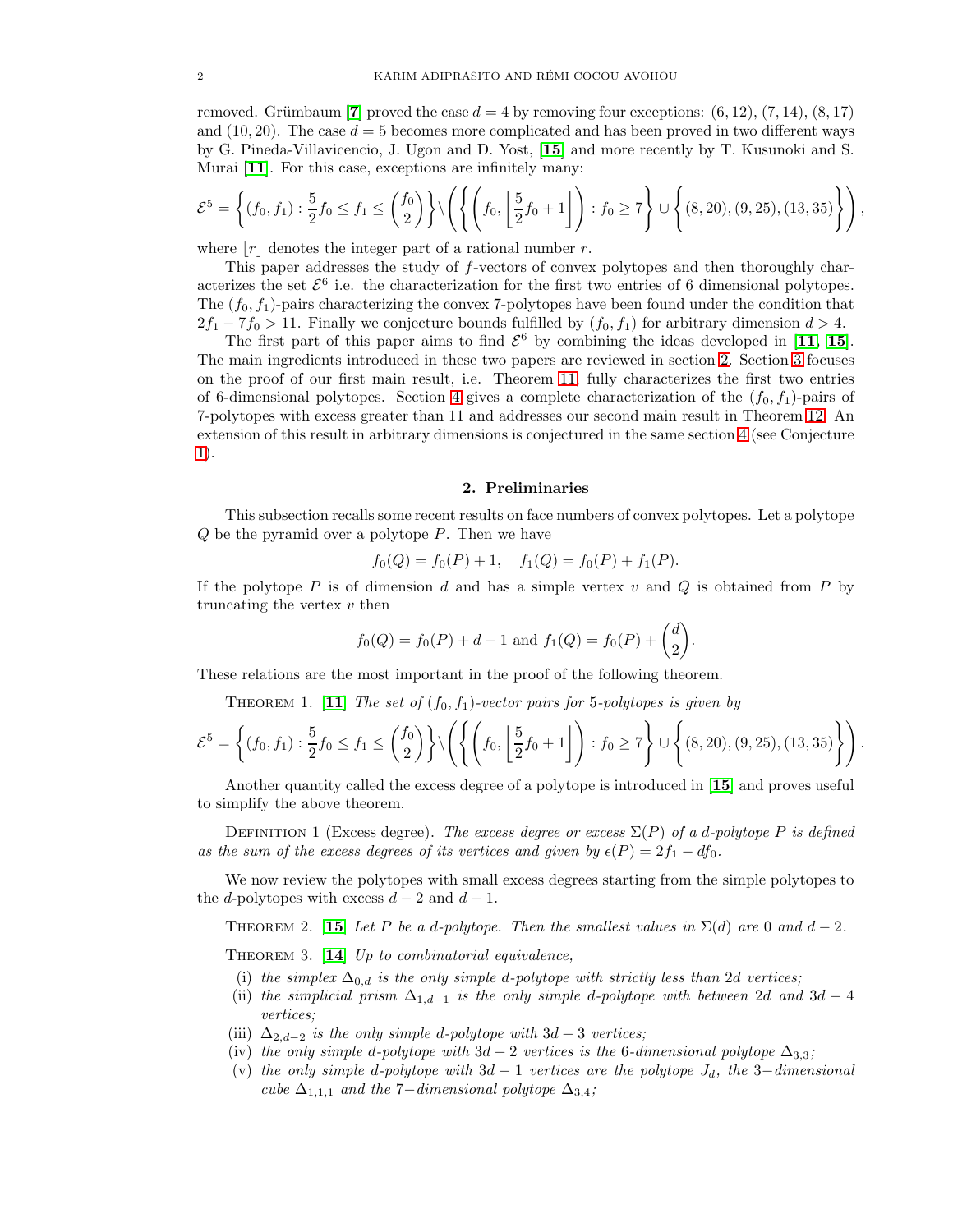(v) there is a simple polytope with 3d vertices if,  $d = 4, 8$ ; the only possible examples are  $\Delta_{1,1,2}$ ,  $\Gamma_{2,2}$  and  $\Delta_{3,5}$ .

<span id="page-2-3"></span>THEOREM 4. [[14](#page-11-3)] Any d-polytope P with excess exactly  $d-2$  either

- (i) has a unique nonsimple vertex, which is the intersection of two facets, or
- (ii) has  $d-2$  vertices of excess degree one, which form a  $d-3$ -simplex which is the intersection of two facets.

In either case, the two intersecting facets are both simple polytopes, P is a Shepard polytope and has another facet with excess  $d-3$ .

The following statement characterizes the d-polytopes excess degree  $d-1$ .

<span id="page-2-2"></span>THEOREM 5. [[14](#page-11-3)] Let P be a d-polytope P with excess exactly  $d-1$ , where  $d > 3$ . Then  $d = 5$ and either

- (i) there is a single vertex with excess four, which is the intersection of two facets, and whose vertex figure is  $\Delta_{2,2}$ ; or
- (ii) there are two vertices with excess two, the edge joining them is the intersection of two facets and its underfacet is either  $\Delta_{1,1,2}$  or  $\Gamma_{2,2}$ ; or
- (iii) there are four vertices each with excess one, which form a quadrilateral 2-face which the intersection os two facets, and whose undefacet is the tesseract  $\Delta_{1,1,1,1}$ .

In all cases P is a Shephard polytope.

We set for all *d*-dimensional polytopes  $\phi(v, d) = \frac{1}{2}dv + \frac{1}{2}(v - d - 1)(2d - v)$ .

<span id="page-2-0"></span>THEOREM 6. [[15](#page-11-2)] Let P be a d-polytope.

- (1) If  $f_0(P) \leq 2d$ , then  $f_1(P) \geq \phi(f_0(P), d)$ .
- (2) If  $d \geq 4$ , then  $(f_0(P), f_1(P)) \neq (d+4, \phi(d+4, d) + 1)$ .

<span id="page-2-1"></span>THEOREM 7. [[15](#page-11-2)] If  $4 \leq k \leq d$ , then a d-polytope with  $v = d + k$  vertices which is not a triplex must have at least  $\phi(v, d) + k - 3$  edges. In other words, its excess degree is at least  $(k-1)(d-k) + 2(k-3).$ 

We now recall the g-conjecture for simplicial complex [[13](#page-11-4)]. For a simplicial complex  $\Delta$  of dimension d, its f-vector is  $(f_0(\Delta), \cdots, f_d(\Delta))$  where  $f_i(\Delta)$  is the number of i-dimensional faces of  $\Delta$ . The *h*-vector is  $(h_0(\Delta), \cdots, h_d(\Delta))$  where

$$
h_k = \sum_{i=0}^{k} (-1)^{k-i} \binom{d+1-i}{d+1-k} f_{i-1};
$$

 $\forall k = 0, \cdots, d+1.$ 

<span id="page-2-5"></span>THEOREM 8. [[13](#page-11-4)] Let  $\Delta$  be a simplicial d-sphere. A sequence of integers  $(h_0, \dots, h_d)$  is the h-vector of  $\Delta$  if and only if the following two conditions hold:

- i)  $h_i = h_{d-i}$  for all  $0 \le i \le d$ .
- ii)  $\left(h_0, h_i h_2, \cdots, h_{\left\lfloor \frac{d+1}{2} \right\rfloor} h_{\left\lfloor \frac{d+1}{2} \right\rfloor 1}\right)$  is an M-vector.

The following theorem in [[10](#page-10-10)] was conjectured in [[9](#page-10-11)], and extends the lower bound theorem to arbitrary *d*-polytopes. Let C be a polyhedral complex and  $f_2^k(C)$  the number of 2-faces of C which are  $k$ -gons.

<span id="page-2-4"></span>THEOREM 9. If  $P$  is a d-polytope with n vertices then

$$
f_1(P) + \sum_{k \ge 3} (k-3) f_2^k(P) \ge d \times n - {d+1 \choose 2}.
$$

The graph  $G(P)$  of a polytope P is the abstract graph with vertex set  $V(P)$  and edge set  $E(P)$  denoting respectively the set of vertices and edges of P. This section is ended with the Balinski's theorem which claims that the graph of a d-polytope is d-connected.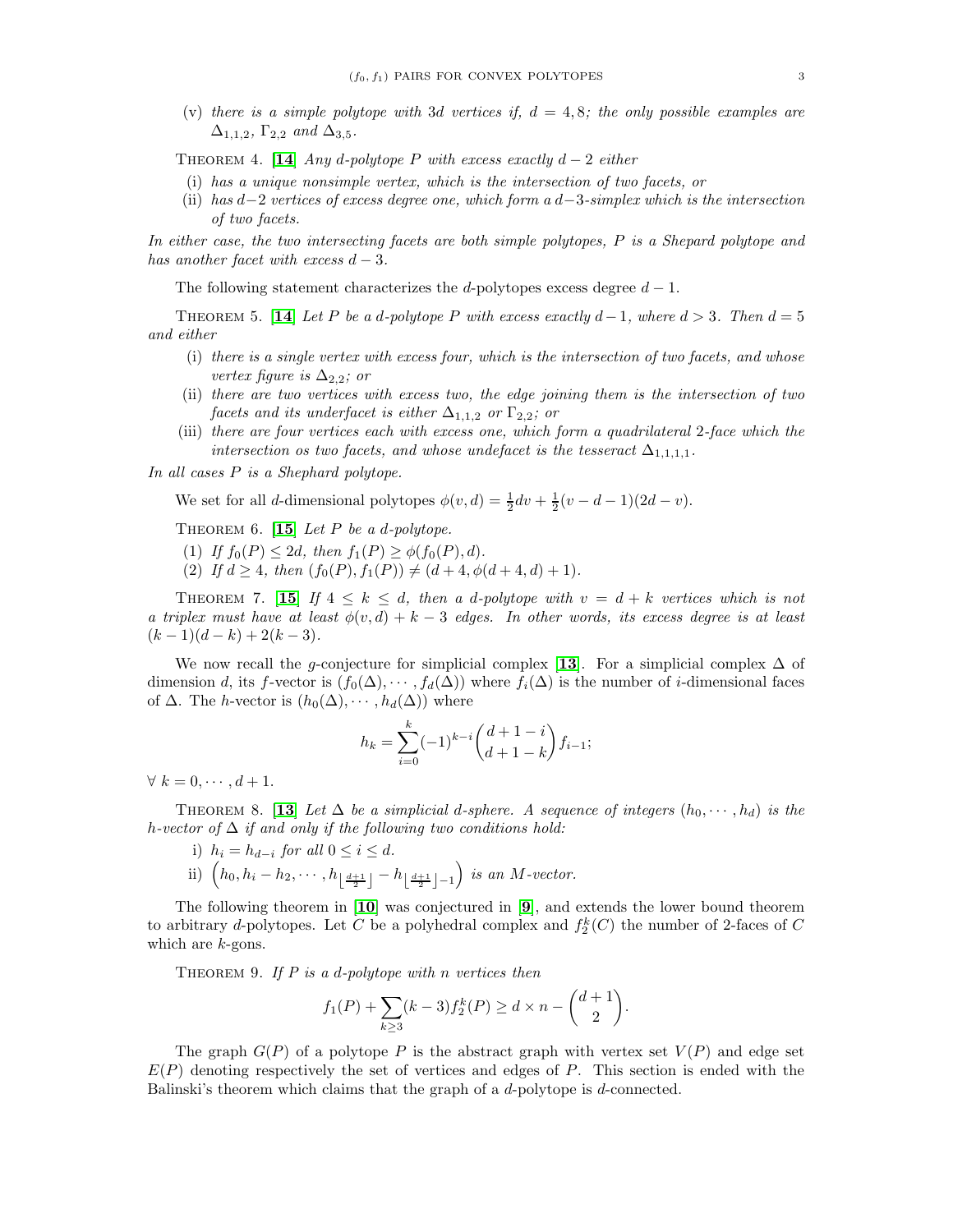THEOREM [1](#page-10-12)0. [1] Given a d-dimensional convex polytope  $P \subset \mathbb{R}^N$ , the graph  $G(P) \setminus Vis$ connected for any subset V of the vertex set of P which is contained in some  $(d-2)$ -dimensional affine subspace of  $\mathbb{R}^N$ . In particular,  $G(P)$  is d-connected.

# 3. Complete characterization of all possible  $(f_0, f_1)$ -pairs of 6-polytopes

<span id="page-3-0"></span>If P is a 6-polytope having a simple vertex  $v$  and  $Q$  the 6-polytope obtained from P by truncating the vertex  $v$  then

$$
f_0(Q) = f_0(P) + 5
$$
 and  $f_1(Q) = f_0(P) + 15$ .

We can prove that if for a 6-polytope P we have  $f_1(P) \leq \frac{7}{2} f_0$  then P has at least one simple vertex.

The main result in this section is the following

<span id="page-3-1"></span>THEOREM 11. The set of  $(f_0, f_1)$ -vectors pair for 6-polytopes is given by

$$
\mathcal{E}^6 = \left\{ (f_0, f_1) : 3f_0 \le f_1 \le {f_0 \choose 2} \right\} \setminus \left( \left\{ \left( f_0, 3f_0 + 1 \right) : f_0 \ge 7 \right\} \cup \right)
$$

 $\{(8, 24); (9, 27); (9, 29); (10, 30); (10, 32); (10, 34); (11, 33); (12, 38); (12, 39); (13, 39); (14, 42);$ 

$$
(14, 44); (15, 47); (18, 54); (19, 57); (17, 53); (20, 62) \bigg\}.
$$
 (1)

To prove this result we must establish the following propositions and lemmas.

<span id="page-3-4"></span>PROPOSITION 1. If P is a d-polytope with  $d > 4$ , then

$$
f_1(P) \neq \left\lfloor \frac{d}{2} f_0(P) + 1 \right\rfloor. \tag{2}
$$

PROOF. Assume that  $f_1(P) = \left\lfloor \frac{d}{2} f_0(P) + 1 \right\rfloor$ . If  $f_0(P)$  is even then  $2f_1(P) - df_0(P) = 2$ and  $0 < 2 < d-2$  $0 < 2 < d-2$  $0 < 2 < d-2$  which is impossible since Theorem 2 states that  $\Sigma(d)$  can not take any value between 0 and  $d-2$ . If  $f_0(P)$  is odd then  $2f_1(P) - df_0(P) = 1$  and  $0 < 1 < d-2$  which is also impossible.  $\square$ 

In particular for  $d = 6$ ,  $(f_0, 3f_0+1) \notin \mathcal{E}^6$  and then  $(f_0+5, 3f_0+1+15) = (f_0+5, 3(f_0+5)+1) \notin$  $\mathcal{E}^6$ .

<span id="page-3-2"></span>LEMMA 1. The following relations hold  $(8, 24)$ ;  $(9, 27)$ ;  $(9, 29)$ ;  $(10, 30)$ ;  $(10, 32)$ ;  $(10, 34)$ ;  $(11, 33) \notin$  $\mathcal{E}^6$  and  $(f_0 + 1, \lfloor \frac{7}{2}f_0 + 1 \rfloor) \notin \mathcal{E}^6$  for  $f_0 = 7, 8, 9$ .

PROOF. The fact that  $(10, 34) \notin \mathcal{E}^6$  is given by Theorem [6](#page-2-0) (2) and all the remaining are given by Theorem [6](#page-2-0) (1).

The following lemma is obtained from pyramids over 5-polytopes in Theorem [1.](#page-1-2)

<span id="page-3-3"></span>Lemma 2. This inclusion is true:

$$
\left\{ (f_0, f_1) : \frac{7}{2} f_0 - \frac{7}{2} \le f_1 \le {f_0 \choose 2} \right\} \setminus \left\{ (f_0 + 1, \left[ \frac{7}{2} f_0 + 1 \right] \right) : f_0 \ge 7 \right\} \cup \left\{ (9, 28), (10, 34), (14, 48) \right\} \right\} \subset \mathcal{E}^6.
$$
 (3)

Let us discuss the set  $\left\{ \left( f_0 + 1, \left[ \frac{7}{2} f_0 + 1 \right] \right) \right\}$  $\setminus$ :  $f_0 \geq 7$  $\mathcal{L}$ . Lemma [1](#page-3-2) already addressed the cases  $f_0 = 7, 8, 9.$ 

LEMMA 3. • There is no 6-polytope with 11 vertices and 36 edges and no 6-polytope with 12 vertices and 38 edges.

• The following exist  $(13, 43), (14, 48) \in \mathcal{E}^6$ .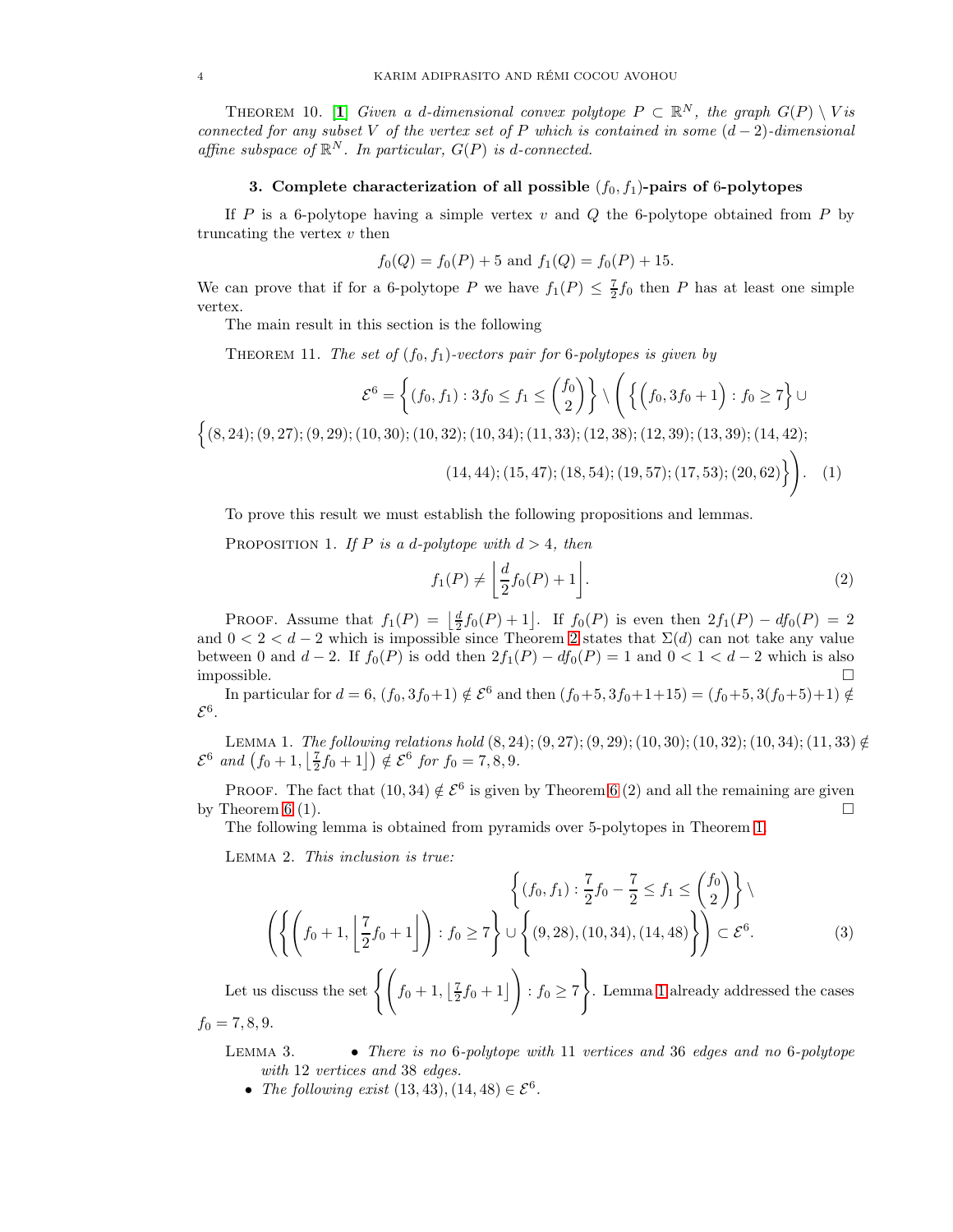PROOF. The 6-polytopes with  $11 = 6 + 5$  vertices and 36 edges or the 6-polytopes with  $12 = 6 + 6$  vertices and 38 edges are not triplexes. Their excess degrees are respectively 6 and 4 but from Theorem [7,](#page-2-1) their excess degrees should be at least 8 and 6 respectively. Then  $(11, 36), (12, 38) \notin \mathcal{E}^6.$ 

Consider the duals of the cyclic 6-polytopes  $C$  and  $C'$  with 7 and 8 vertices respectively. Performing the connected sum between these two polytopes we obtain a polytope with  $13 = 8+7-2$ facets and  $43 = 28 + 21 - 6$  codimension 2-faces giving  $(13, 43) \in \mathcal{E}^6$ .

Consider the cyclic 6-polytope  $C$  with 7 vertices and let us add a pyramid over one of its facets. We obtain a polytope P whose  $(f_0, f_1)$  pair is  $(8, 27)$ . The truncation of a simple vertex of P give a polytope P' with  $(f_0, f_1) = (13, 42)$ . As the truncation of a simplex vertex create a simplex facet then  $P'$  contains a simplex facet  $F$ . Adding a pyramid over  $F$  gives a polytope whose  $(f_0, f_1)$  pair is  $(14, 48)$ .

The case  $(12, 39) \notin \mathcal{E}^6$  will not need any proof if the conjecture in [[15](#page-11-2)] claiming that for  $d \geq 6$ , there are no d-polytopes with 2d vertices and  $d^2 + d - 3$  edges was true but we have the following.

Lemma 4. There is no 6-polytope with 12 vertices and 39 edges.

**PROOF.** We assume that such polytope exists and is denoted by P. Let F be a facet of P.

The 5-polytope F has at most 11 vertices and the particular case of 11 vertices is not possible. In fact F would have at least 29 edges as there is no 5-polytope with 11 vertices and  $\left\lfloor \frac{5}{2} \times 11 + 1 \right\rfloor$  =  $28$  edges. This will make  $P$  to have at least 40 edges.

Suppose that  $F$  has 10 vertices. Its number of edges can not exceed 27 since there should be at least 12 edges outside  $F$ . Therefore the facet  $F$  has 25 or 27 edges because there is no 5-polytope with 11 vertices and 26 edges. If the number of edges in  $F$  is 25 then  $F$  is the simplicial prism  $\Delta_{1,4}$ . Let F' be the other facet is P intercepting F at the ridge  $\Delta_{0,4}$ . The 5-polytope F' has at most 6 vertices and therefore is the 5-simplex. The set  $F \cup F'$  has 11 vertices and 30 edges causing  $P$  to have 42 edges, which is a contradiction. In the case where the 5-polytope  $F$  has 27 edges, then its excess degree is  $5 - 1 = 4$ . From Theorem [5](#page-2-2) we much evaluate three consecutive cases: assume that there is a single vertex with excess four, which is the intersection of three facets. As the minimum number of vertices of each of these three facets  $F_i$ ;  $i = 1, 2, 3$  is 5 then the total number of vertices in  $\cup_i F_i$  exceeds 10, which is a contradiction. Another possibility is that there are two vertices with excess two, the edge joining them is the intersection of two facets. Let us denote them by  $F_1$  and  $F_2$ . The minimum number of vertices in  $F_i$ ,  $i = 1, 2$  is 5 and then  $F_1 \cup F_2$  has at least 8 vertices and 19 edges. But we have at least 9 edges going outside  $F_1 \cup F_2$ and touching the two remaining vertices of  $F$ . This is impossible as it will cause  $F$  to have at least 28 edges. We now consider the last case of Theorem [5](#page-2-2) saying that there are four vertices each with excess one, which form a quadrilateral 2-face which is the intersection of two facets. Having a quadrilateral 2-face, these two facets are not simplices and each of them have at least 6 vertices and 13 edges since they is no 4-polytope with 6 vertices and 12 edges. Therefore the union of these two facets will have at least 8 vertices and 22 edges. Adding the 22 edges to the edges joining the two remaining vertices of F leads to a contradiction.

Let us now study the case where the facet  $F$  has 9 vertices. The minimum number of edges in F is 24 and should be exactly 24 since we already have at least 15 edges outside F. Its excess degree  $5 - 2 = 3$  implies from Theorem [4](#page-2-3) that: F has a unique non-simple vertex which is the intersection of two simple facets  $R_1$ ,  $R_2$  (ridges of P) or F has two simple facets which intercept at a 3-simplex. Each of the 4-polytopes  $R_1$  and  $R_2$  has at least 5 vertices and  $R_1 \cup R_2$  has at least 9 vertices which is impossible. The second possibility is that  $F$  has two simple facets denoted again  $R_1$  and  $R_2$  which intercept at a 3-simplex. In this case  $R_1 \cup R_2$  has at least 6 vertices and 14 edges. This is impossible since the number of edges touching at least one vertex in  $F \setminus (R_1 \cup R_2)$ is at least 12 causing  $F$  to have at least 26 edges.

In the case where the facet  $F$  has 8 vertices there is also a contradiction. Indeed the number of edges should be at least 22. Furthermore the number of edges outside  $F$  is at least 18 and  $P$ should have at least 40 edges.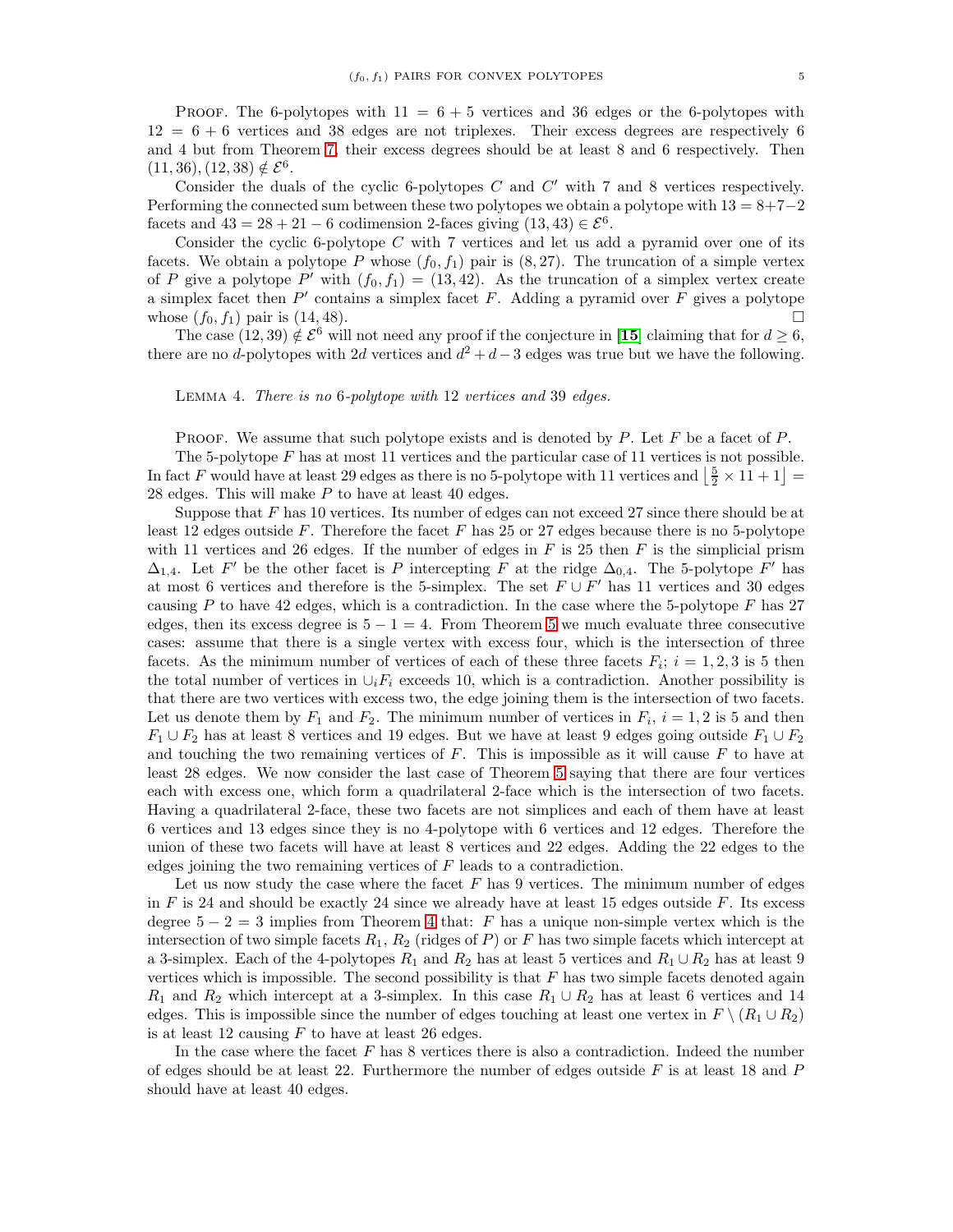If the number of vertices in  $F$  is 7, then its number of edges is necessarly 19 since we have at least 20 edges in P which are outside F. Its excess degree is  $5 - 2 = 3$  and proceeding in the same way as above leads to a contradiction.

Finally let us assume that every facet F of P has 6 vertices. This implies that F is a simplex and hence a 2-simplicial polytope. The polytope  $P$  is therefore 2-simplicial and Theorem [9](#page-2-4) claims that it would have at least 51 edges, giving the last contradiction.  $\Box$ 

<span id="page-5-0"></span>LEMMA 5. For an odd integer  $f_0 \geq 12$  we have  $(f_0 + 1, \lfloor \frac{7}{2}f_0 + 1 \rfloor) \in \mathcal{E}^6$ . Furthermore if  $(f_0 + 1, \lfloor \frac{7}{2}f_0 + 1 \rfloor) \in \mathcal{E}^6$ , then  $(f_0 + 7, \lfloor \frac{7}{2}(f_0 + 6) + 1 \rfloor) \in \mathcal{E}^6$ .

PROOF. Suppose that  $f_0$  is odd. Since  $f_0 \ge 12$  then  $f_0 - 4 \ge 8$  and from Lemma [2,](#page-3-3)  $(f_0 \left( \frac{1}{2}(f_0-4) \right) \in \mathcal{E}^6$ . Also  $\left[ \frac{7}{2}(f_0-4) \right] < \frac{7}{2}(f_0-4)$  as  $f_0-4$  is odd and then  $(f_0+1, \left[ \frac{7}{2}f_0+1 \right]) \in \mathcal{E}^6$ by truncation of simple vertex.

Let P be a 6-polytope with  $(f_0, f_1)$ -pairs equal to  $(f_0(P) + 1, \lfloor \frac{7}{2} f_0(P) + 1 \rfloor) \in \mathcal{E}^6$  then after the truncation of a simple vertex of  $P$  and a pyramid over a simplex facet of the resulting polytope we obtain a 6-polytope Q with  $f_0(Q) = f_0(P) + 7$  and  $f_1(Q) = \left[ \frac{7}{2}(f_0(P) + 6) + 1 \right]$ . — П

LEMMA 6. For any integer  $f_0$  satisfying  $f_0 \ge 12$ ,  $(f_0 + 1, \lfloor \frac{7}{2}f_0 + 1 \rfloor) \in \mathcal{E}^6$ .

PROOF. Assume that  $f_0 \geq 12$ . From the second result of Lemma [5](#page-5-0) it is enough to check the result for  $f_0 = 12, 13, 14, 15, 16, 17$ . The case  $f_0 = 12$  comes from Lemma [5.](#page-5-0) Applying the first result in Lemma [5](#page-5-0) we can conclude the result for  $f_0 = 13, 15, 17$ . Let us now focus on the two remaining cases  $f_0 = 14, 16$  which are  $(15, 50)$  and  $(17, 57)$ .

Consider the 6-polytope P with  $f_0(P) = 10$  and  $f_1(P) = 35$  obtained from a pyramid over a 5-polytope  $Q$ . If we assume that  $P$  has no simple vertex then each of its vertices has degree 7 since  $\sum_{v \in P} deg(v) = 70$  and this is impossible since taking a pyramid over Q implies that P has a vertex of degree 9. Then  $P$  has a simple vertex which truncation gives a polytope  $P'$  with  $f_0(P') = 15$  and  $f_1(P) = 50$ . Hence  $(15, 50) \in \mathcal{E}^6$ .

Let R be a 6-polytope with  $f_0(R) = 12$  and  $f_1(P) = 42$  obtained from a pyramid over a 5-polytope. The same procedure as above gives  $(17, 57) \in \mathcal{E}^6$ . . В последните поставите на примерение и производите на примерение в последните поставите на примета и примета<br>В поставите поставите на примета и примета и примета и примета и примета и примета и примета и примета и приме

LEMMA 7.  $\bullet$  The following polytopes pairs do not exist:

 $(13, 39); (14, 42); (14, 44); (15, 47); (18, 54), (19, 57) \notin \mathcal{E}^6.$ 

• The following pairs are possible:

 $(15, 45); (15, 49); (16, 48); (17, 54); (19, 59); (23, 69); (24, 72); (27, 83); (35, 107) \in \mathcal{E}^6.$ 

PROOF. Assume that there is a 6-polytope P with  $13 = 2 \times 6 + 1$  vertices and 39 edges. The polytope  $P$  is not a pentasm as the number of edges is smaller then 41 and this contradict the fact that for  $d \geq 5$  there is no polytope with  $2d + 1$  vertices and fewer than  $d^2 + d - 1$  edges. Hence  $(13, 39) \notin \mathcal{E}^6$ . Knowing that min  $E(14, 6) = 45$  then  $(14, 42)$ ;  $(14, 44) \notin \mathcal{E}^6$ . Let us assume that there is a 6-polytope Q with  $f_0(Q) = 15$  and  $f_1(Q) = 47$ . The excess of Q is  $4 = 6 - 2$ . From Theorem [4](#page-2-3) the polytope Q has 4 vertices of excess degree one, which form a 3-simplex or Q has a unique non-simple vertex of degree 10. Suppose that Q has 4 vertices forming a 3-simplex. The same theorem says that this 3-simplex is in the intersection of two simple facets. Let  $F$ ,  $G$ be these two facets. If they both have less than 10 vertices then  $F = \Delta_{0.5} = G$ . The number of edges in  $F \cup G$  is 30 − 6 = 24 and the number of edges incident to the set S of the 7 vertices outside  $F \cup G$  must be 23. If x is the number of edges between the 7 vertices and y is the number of edges between  $F \cup G$  and S then  $x + y = 23$  and  $2x + y \ge 7 \times 6$ . This implies that  $y \le 4$ which means that removing at most four vertices in  $S$  disconnects the polytope graph. This is a contradiction to the theorem of Balinski's. If F has 10 vertices and G has 6 then  $G = \Delta_{0.5}$ ,  $F = \Delta_{1,4}$  and  $F \cup G$  has 12 vertices, 34 edges and we need at least  $6 \times 3 - 3 = 15$  edges joining at least one of the three vertices outside  $F \cup G$ . This gives  $49 > 47$  which is a contradiction. If F has 12 vertices and G still has 6 vertices then  $G = \Delta_{0.5}$  and  $F = \Delta_{2.3}$ . The intersection of F and G is the 3-simplex whose vertices have degree 7 in  $F \cup G$  and then adding a simple vertex can not be connected to any of them. The removal of the 4 vertices and the only vertex outside  $F \cup G$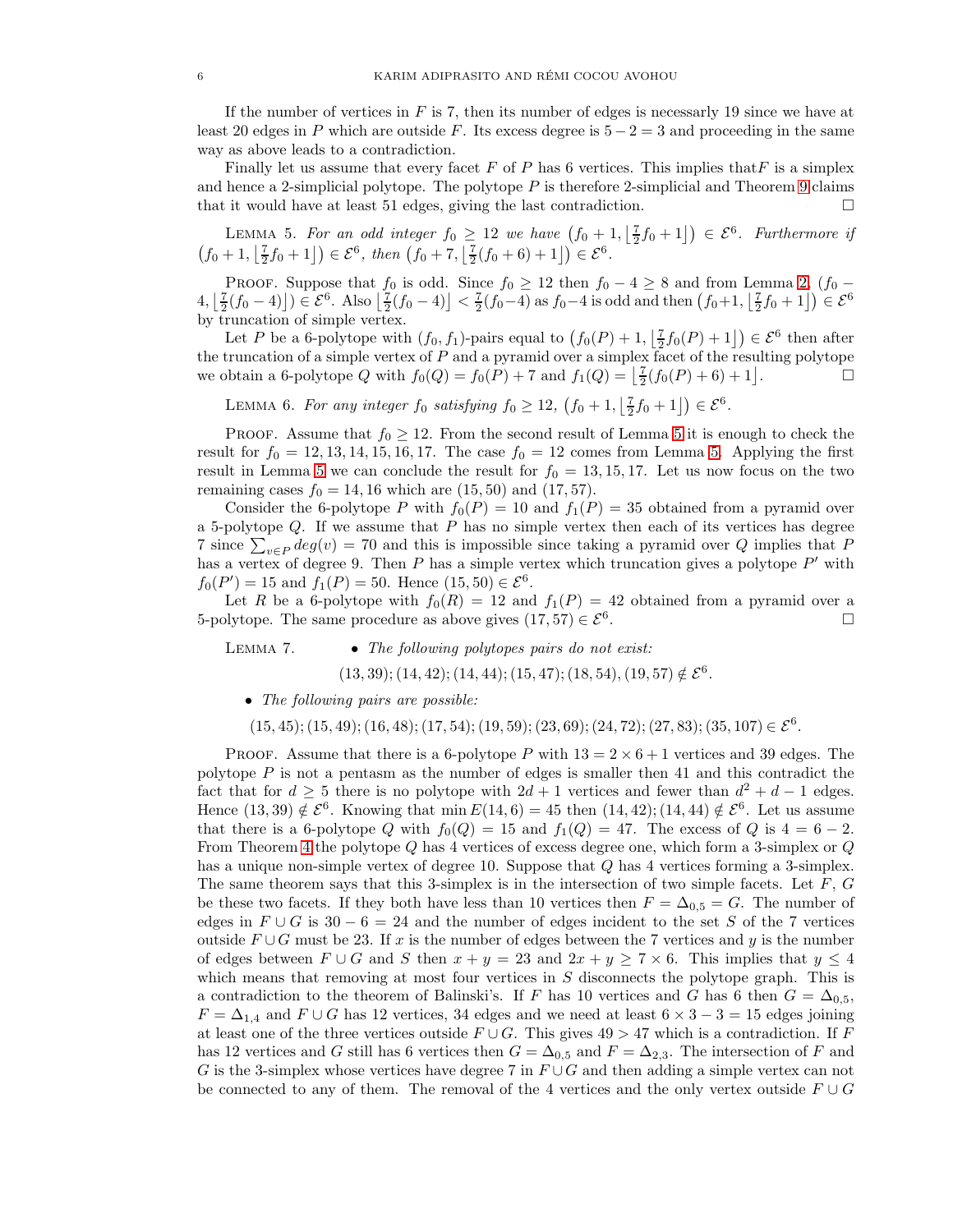will disconnect the graph of Q which is an absurdity from Balinski's theorem. From Theorem [3](#page-1-3) (iv) there is no simple 5-polytope with 13 vertices. If  $G = \Delta_{0.5}$  then F can not have more than 13 vertices. Otherwise  $F \cup G$  will contain at least 16 vertices. If F and G have at least 10 vertices then  $F \cup G$  will contain at least 16 vertices which is also impossible.

If Q has a unique non-simple vertex v then  $deg(v) = 10$  and v is the intersection of two facets  $F_1$  and  $F_2$  which are two simple 5-polytope from Theorem [4\(](#page-2-3)i). If both of them have lest than  $10 = 2 \times 5$  vertices then from Theorem [3\(](#page-1-3)i)  $F_1 = \Delta_{0.5} = F_2$ . The number of edges in  $F_1 \cup F_2$  is 30 and the number of edges outside  $F_1 \cup F_2$  should be at least  $6 \times 4 - 6 = 18$  and the sum is 48 which is impossible. Suppose that  $F_2 = \Delta_{0,5}$  and  $F_1$  has 10 vertices then  $F_1 = \Delta_{1,4}$ . The number of vertices in  $F_1 \cup F_2$  is 15 and in oder to find Q we need to add 7 edges and no vertex. The simplex  $\Delta_{0,5}$  intercept the simplicial prism  $\Delta_{1,4}$  at v and the remaining vertices in  $\Delta_{0,5}$  have degree 5. If we want to add five edges to  $F_1 \cup F_2$  to increase the degrees of these vertices to 6, some of these edges will be incident to vertices of the second simplex  $\Delta_{0.4}$  of  $\Delta_{1.4}$  which do not touch  $\Delta_{0.5}$ . The removing of v and these vertices (whose number is at most 4) will disconnect the polytope graph. This is a contracdition.

From Theorem [3](#page-1-3) (vi) there is a simple polytope with 3d vertices if and only if  $d = 4, 8$ . Then  $(18, 54) \notin \mathcal{E}^6$ . Let us now concentrate on the case  $(19, 57)$  which is a simple polytope if it exists. Assume that there is a simple 6-polytope P with 19 vertices and 57 edges. The dual  $P^*$  of P is a simplicial polytope with f-vector sequence  $(f_0, f_1, f_2, f_3, f_4, f_5)$  where  $f_4 = 57$  and  $f_5 = 19$ . For all d-dimensional simplicial polytope the following inequality holds:  $f_{d-1} \geq (d-1)f_0 - (d+1)(d-2)$ [[4](#page-10-13)]. Then  $f_5 \ge 5f_0 - 28$  implies that  $f_0 = 8$  or  $f_0 = 9$ . The g-theorem (Theorem [8\)](#page-2-5) for simplicial polytopes says that the sequence of integers  $(h_0, \dots, h_7)$  is the h-vector of  $P^*$  with

$$
h_k = \sum_{i=0}^{k} (-1)^{k-i} {d+1-i \choose d+1-k} f_{i-1};
$$

 $\forall k = 0, \dots, 7$ . From the same theorem we also have  $h_i = h_{7-i}$   $\forall i = 0, \dots, 7$  and now compute the numbers  $h_i$ 's and obtain:

$$
h_1 = -7 + f_0,
$$
  
\n
$$
h_2 = 21 - 6f_0 + f_1,
$$
  
\n
$$
h_3 = -35 + 15f_0 - 5f_1 + f_2,
$$
  
\n
$$
h_4 = 35 - 20f_0 + 10f_1 - 4f_2 + f_3,
$$
  
\n
$$
h_5 = -21 + 15f_0 - 10f_1 + 6f_2 - 3f_3 + f_4,
$$
  
\n
$$
h_6 = 7 - 6f_0 + 5f_1 - 4f_2 + 3f_3 - 2f_4 + f_5.
$$
\n(4)

From  $h_1 = h_6$  and  $h_2 = h_5$  we get  $f_2 = \frac{1}{2}(28 - 14f_0 + 6f_1 + f_4 - f_5)$  and the system of equations  $h_3 = h_4$ ;  $h_2 = h_5$  also gives  $f_2 = \frac{1}{9}(168 - 84f_0 + 34f_1 + f_4)$ . Equaling these two expressions of  $f_2$  we get  $f_1 = \frac{1}{14} (-84 + 42f_0 + 7f_4 - 9f_5)$  which is not an integer for  $f_0 = 8, 9$ . In conclusion  $(19, 57) \notin \mathcal{E}^6$ .

The  $(f_0, f_1)$ -pairs of the polytopes  $\Delta_{2,4}$  and  $\Delta_{3,3}$  are respectively (15, 45) and (16, 48). Taking a pyramid over the 5-polytopes with  $(f_0, \hat{f}_1)$ -pairs  $(14, 35) \in \mathcal{E}^5$ , we obtain a 6-polytope which two first entries are  $(15, 49) \in \mathcal{E}^6$  and truncating a simple edge from 6-polytopes having  $(9, 30) \in \mathcal{E}^6$ ,  $(11, 35) \in \mathcal{E}^6$  and  $(15, 45) \in \mathcal{E}^6$  as  $(f_0, f_1)$ -pairs give respectively the 6-polytopes whose two first entries are respectively  $(17, 54) \in \mathcal{E}^6$ ,  $(19, 59) \in \mathcal{E}^6$  and  $(23, 69) \in \mathcal{E}^6$ . Similarly the truncation of a simple edge from  $\Delta_{3,3}$  and the 6-polytope with  $(f_0, f_1)$ -pair equal to  $(19, 59) \in \mathcal{E}^6$  give respectively the 6-polytopes with  $(24, 72) \in \mathcal{E}^6$  and  $(27, 83) \in \mathcal{E}^6$  as  $(f_0, f_1)$ -pairs. The same operation on (27, 83) gives  $(35, 107) \in \mathcal{E}^6$ . .

Let us now concentrate on the set  $f_1 \in \{3f_0\} \cup \left]3f_0 + 1, \frac{7}{2}f_0 - \frac{7}{2}\right[$  for  $f_0 \ge 7$ . We set:

$$
X' = \left\{ (8, 24); (9, 27); (9, 29); (10, 30); (10, 32); (10, 34); (11, 33); (11, 36); (12, 38); (12, 39); (13, 39); (14, 42); (14, 44); (15, 47); (18, 54); (17, 53); (19, 57); (20, 62) \right\}
$$
(5)

LEMMA 8. For  $f_0 \ge 7$ ; if  $(f_0, f_1) \notin X'$  and  $f_1 \in \{3f_0\} \cup \{3f_0 + 1, \frac{7}{2}f_0 - \frac{7}{2}\}$  then  $(f_0, f_1) \in \mathcal{E}^6$ .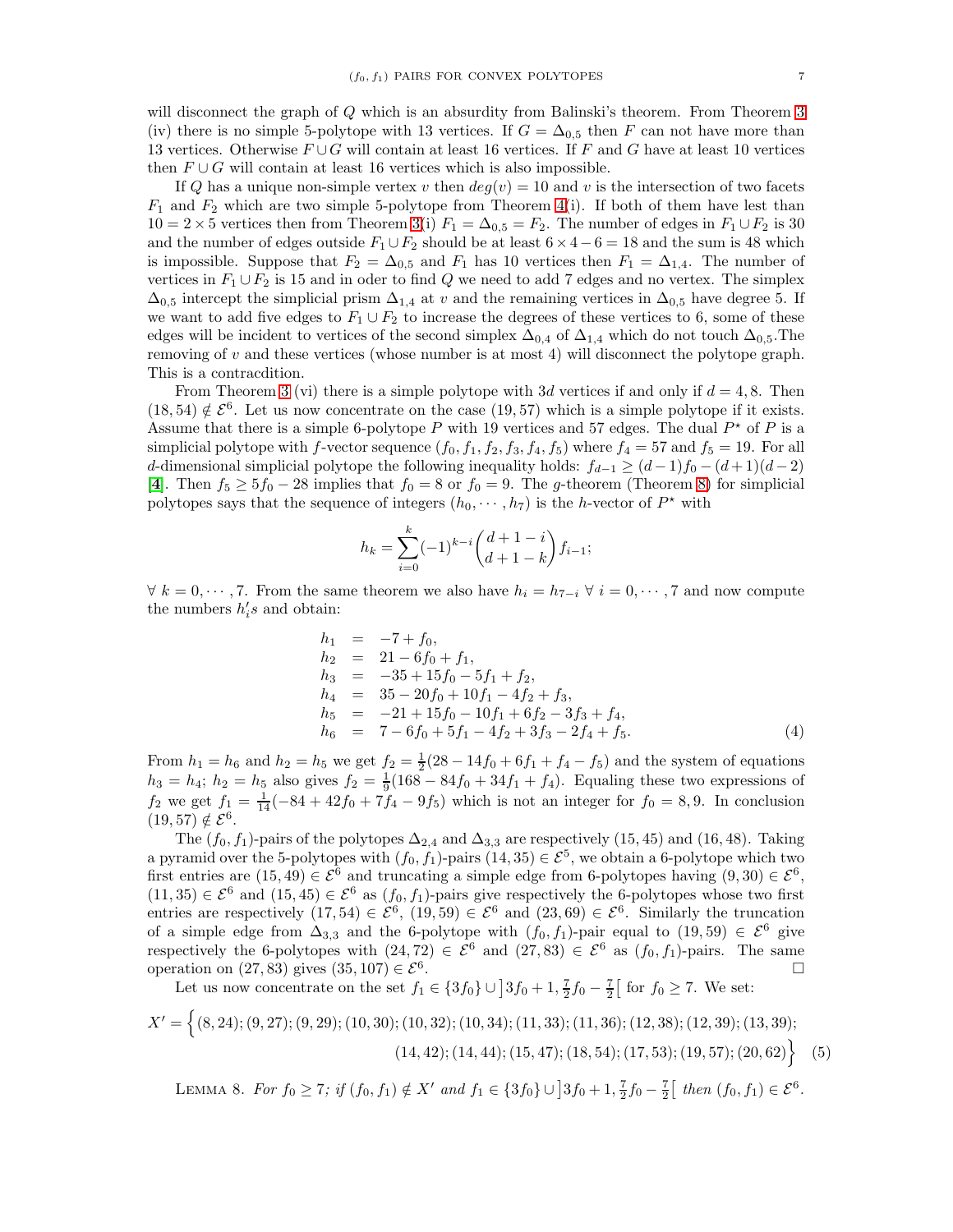PROOF. Assume that  $7 \le f_0 < 13$  and  $f_1 \in \{3f_0\} \cup \{3f_0 + 1, \frac{7}{2}f_0 - \frac{7}{2}\}.$  In this case  $f_1 = 3f_0$ . For  $f_0 = 7$  we have  $f_1 = 21$  which is known as the cyclic 6-polytope with 7 vertices. If  $f_0 =$ 8, 9, 10, 11, 12 then we have respectively  $f_1 = 24$ ;  $f_1 \in \{27, 28\}$ ;  $f_1 \in \{30, 31\}$ ;  $f_1 \in \{33, 34\}$  and  $f_1 \in \{36, 37, 38\}$ . The fact that the simplicial prism  $\Delta_{1,5}$  is a 6-polytope having 12 vertices and 36 edges gives  $(12, 36) \in \mathcal{E}^6$ . The remaining does not exist and the proofs come from Proposition [1](#page-3-4) and Lemma [1.](#page-3-2)

Let us now discuss the cases  $f_0 \geq 13$ . If  $f_1 = 3f_0$  then let k be the biggest integer such that  $k < \frac{1}{4} (7f_0 - 7 - 2f_1)$ . Setting  $f'_0 = f_0 - 5k$  and  $f'_1 = f_1 - 15k$ ; we have  $f'_1 = 3f'_0$ . If  $(f'_0, f'_1) \in X'$  then  $(f'_0, f'_1) = (8, 24); (9, 27); (10, 34); (11, 33); (13, 39); (14, 42); (18, 54).$  We concentrate first on the following cases:  $(f'_0, f'_1) = (8, 24)$ ; (13, 39); (18, 54). It was proved in Lemma 7 that  $(23, 65) \in \mathcal{E}^6$ and then  $(23 + 5k, 69 + 15k) \in \mathcal{E}^6$  by k repeated truncation of simple vertices and also the unfeasibility of  $(8, 24)$ ;  $(13, 39)$  and  $(18, 54)$  have been proved. In the same way we have  $(f'_0, f'_1)$ differently of  $(0, 24)$ ,  $(13, 39)$  and  $(16, 34)$  have been proved. In the same way we have  $(10, 11)$  –  $(9, 27)$ ;  $(14, 42)$ ;  $(19, 57) \notin \mathcal{E}^6$  and from Lemma 7  $(24, 72) \in \mathcal{E}^6$  and then  $(24 + 5k, 72 + 15k) \in \math$ for suitable k. Also  $(f'_0, f'_1) = (10, 30); (11, 33) \notin \mathcal{E}^6$  and we have  $(15, 45); (16, 48) \in \mathcal{E}^6$  which imply that  $(15 + 5k, 45 + 15k), (16 + 5k, 48 + 15k) \in \mathcal{E}^6$ .

For  $f_1 \in \left] 3f_0 + 1, \frac{7}{2}f_0 - \frac{7}{2} \right[$  let k be the smallest integer such that  $k \geq \frac{1}{4}(7f_0 - 7 - 2f_1)$ . We set  $f'_0 = f_0 - 5k$ ;  $f'_1 = f_1 - 15k$ . The following inequality holds  $\frac{7}{2}f'_0 - \frac{7}{2} \le f'_1 < \frac{7}{2}f'_0$ . If  $(f'_0, f'_1) \notin X'$  then  $(f'_0, f'_1) \in \mathcal{E}^6$  and truncating a simple vertex k times gives a polytope with  $f_0$  vertices and  $f_1$  edges. Otherwise  $(f'_0, f'_1) = (9, 29); (10, 32); (10, 34); (12, 38); (12, 39); (14, 44); (15, 47); (17, 53); (20, 62);$  $(22, 68)$ ;  $(25, 77)$ ;  $(30, 92)$ . It is known that  $(9, 29)$ ;  $(14, 44) \notin \mathcal{E}^6$ . The case  $(19, 59) \in \mathcal{E}^6$  was solved in Lemma 7 and all the cases  $(19 + 5k, 59 + 15k)$  are obtained by successive truncation of simple vertices. We now suppose that  $(f'_0, f'_1) = (10, 32); (15, 47); (20, 62); (25, 77); (30, 92)$ . From Lemma 7 we proved that  $(35, 107) \in \mathcal{E}^6$  and then  $(35 + 5k, 107 + 15k) \in \mathcal{E}^6$  by performing k repeated truncation of simple vertices. We have also proved the case  $(15, 47) \in \mathcal{E}^6$ . It remains to evaluate the cases  $(20, 62)$ ;  $(25, 77)$ ;  $(30, 92)$ . For  $(f'_0, f'_1) = (10, 34)$  or  $(f'_0, f'_1) = (12, 39)$ ; we have proved that  $(15, 59); (17, 54) \in \mathcal{E}^6$  and with the same argument as above  $(15+5k, 59+15k); (17+5k, 54+15k) \in$  $\mathcal{E}^6$  for suitable k. Finally let us study the case  $(f'_0, f'_1) = (12, 38); (17, 53); (22, 68)$ . It was proved that  $(27, 83) \in \mathcal{E}^6$  and then  $(27 + 5k, 83 + 15k) \in \mathcal{E}^6$ . The case  $(12, 38)$  is given by Lemma 3 and the remaining cases are  $(17, 53)$ ;  $(20, 62)$ ;  $(22, 68)$ ;  $(25, 77)$ ;  $(30, 92)$ .

The following lemma solves the remaining cases.

LEMMA 9. • The cases  $(17, 53)$ ;  $(20, 62)$  are unfeasible. • This relation  $(22, 68)$ ;  $(25, 77)$ ;  $(30, 92) \in \mathcal{E}^6$  holds.

PROOF. We start with the case  $(17, 53)$ . If there is a 6-polytope P with 17 vertices and 53 edges then its excess degree is  $6-2=4$ . Theorem [4](#page-2-3) claims that P has a unique non-simple vertices which is the intersection of two simple facets or  $P$  has four non-simple vertices forming a 3-simplex and which is in the intersection of two simple facets. In case we have a unique non-simple vertex v each of the two simple facets  $F_1$ ,  $F_2$  intersecting at v has at least 6 vertices and 10 edges. There union will have at least 11 vertices and 30 edges. The same theorem states that  $P$  has another facet  $F_3$  of excess 6 – 3 = 3. This facet intercepts  $F_1$  at a ridge  $R_1$  and  $F_2$  at a ridge  $R_2$ . Therefore  $F_3$  has at least 9 vertices which is the minimum number of vertices in  $R_1 \cup R_2$  and 24 edges. The minimum number of vertices in  $F_1 \cup F_2 \cup F_3$  is 11 and we have at least  $30 + 24 - 20 = 34$  edges. This is impossible since the number of edges touching the remaining  $6$  vertices of  $P$  is at least 21 causing P to have at least 55 edges. We now consider the second case of 4 non-simple vertices. Let us denote by  $F_1$  and  $F_2$  the two facets intercepting at the 3-simplex formed by the four vertices of excess one. The same analyze as earlier helps us to find out that the minimum number of vertices in  $F \cup F_2$  is 8 and we have at least 24 edges. Let  $e_a$  be the number of edges between the 9 remaining vertices and  $e<sub>b</sub>$  be the number of edges joinning any of the 9 vertices and a vertex in  $F \cup F_2$ . It comes out that  $e_a + e_b = 29$  and  $2e_a + e_b \ge 6 \times 9$ . This implies that  $e_a \ge 25$  and  $e_b \le 4$ which contradicts Balinski's theorem. In conclusion  $(17, 53) \notin \mathcal{E}^6$ .

Let us study the case  $(20, 62)$  by assuming that the polytope P exists. Its excess degree is  $3 = 5 - 2$  and we can proceed as in the case (17,53). The case of a unique non-simple vertex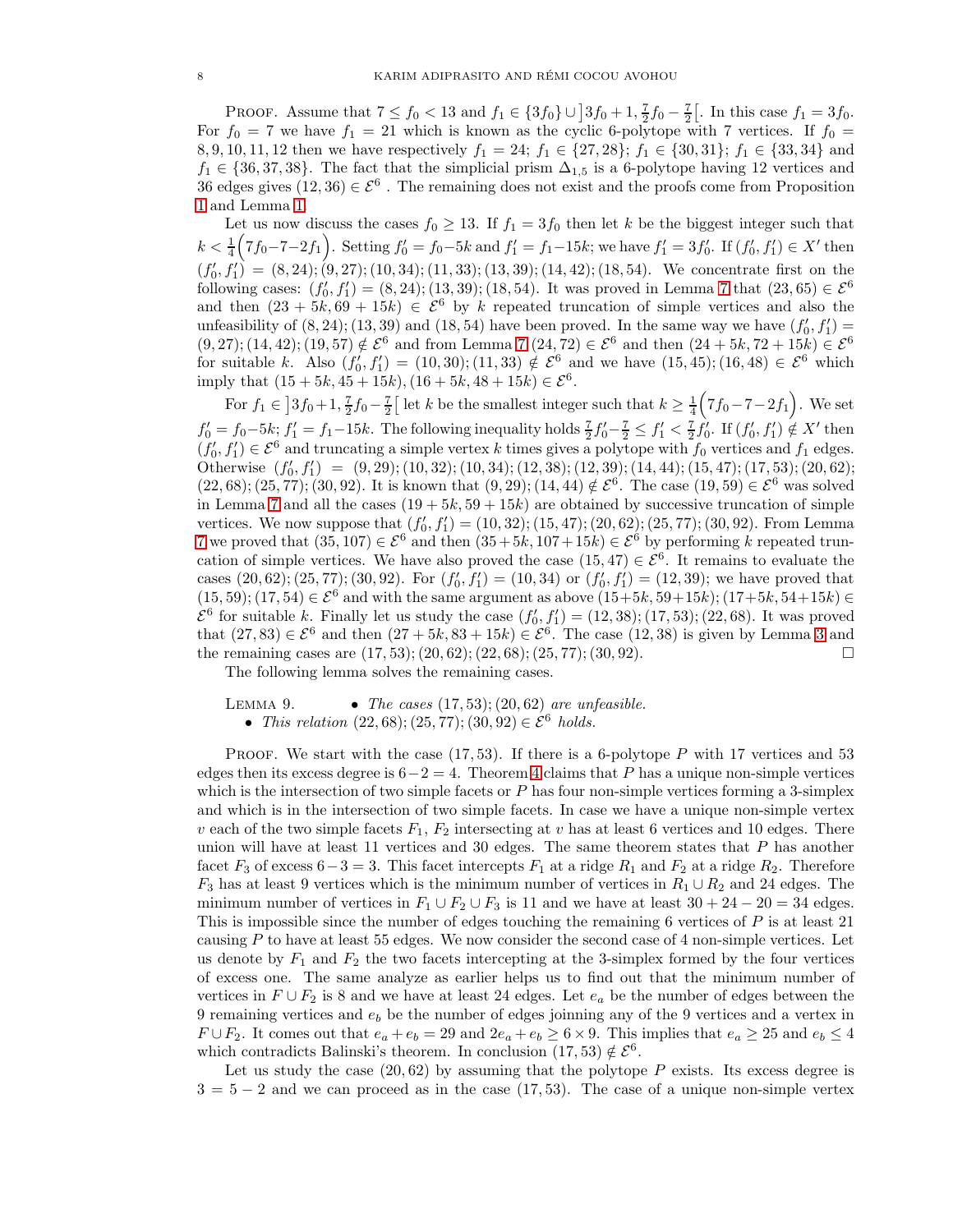leads to the facets  $F_1$ ,  $F_2$  and  $F_3$  in which we have again 11 as the minimum number of vertices in  $F_1 \cup F_2 \cup F_3$  and at least  $30 + 24 - 20 = 34$  edges. Denoting by  $e_a$  be the number of edges between the 9 remaining vertices and  $e<sub>b</sub>$  be the number of edges joining any of the 9 vertices and a vertex in  $F_1 \cup F_2 \cup F_3$  we have the same relations  $e_a + e_b = 29$  and  $2e_a + e_b \ge 6 \times 9$ . This is also run out by Balinski's theorem. We now turn to the case of two simple facets  $F_1$  and  $F_2$  intercepting at a 3-simplex. As  $F_1$  and  $F_2$  are simple then the minimum number of vertices and edges in each of them is respectively 6 and 15. Therefore the number of vertices in  $F \cup F_2$  is at least 8 with a minimum of 24 edges. Proceeding in the same way as above we obtain the relations  $e_a + e_b = 38$ and  $2e_a + e_b \ge 6 \times 12$  since there are at least 12 vertices outside  $F_1 \cup F_2$  and at least 38 edges joining them. This also contradicted by Balinski's theorem and then  $(20, 62) \notin \mathcal{E}^6$ .

We now turn to the cases  $(22, 68)$ ,  $(25, 77)$  and  $(30, 92)$ . Let  $P_1$  be the join of 4-gon with tetrahedron and  $P_2$  the simplicial polytope with 16 facets. The polytope  $P_1$  has 8 facets and 26 codimension 2-faces while the polytope  $P_1$  has 16 facets and 48 codimension 2-faces. Performing the connected sum between these two polytopes we obtain a polytope with  $22 = 16 + 8 - 2$  facets and  $68 = 48 + 26 - 6$  codimension 2-faces. Hence  $(22, 68) \in \mathcal{E}^6$ . Perfoming the same computation with the polytope  $P_1$  and the polytope with 11 facets and 35 codimensional 2-faces we obtain  $(25, 77) \in \mathcal{E}^6$ . Finally the same operation between the polytopes  $P_1$  and the simplicial polytope with 24 facets gives  $30 = 24 + 8 - 2$ ,  $92 = 72 + 26 - 6$  which ends the proof that  $(30, 92) \in \mathcal{E}^6$ . This can also be proved by truncating a simple vertex from the 6-polytope with 25 vertices and  $77$  edges.

# <span id="page-8-0"></span>4. Characterization of all  $(f_0, f_1)$ -pairs of 7-polytopes with excess larger than 11

Starting from a d-dimension polytope for  $d = 3, 4, 5, 6$  we realize that the more difficult cases to check in order to characterize the f-vectors or at least the first two entries are related to the minimal values of the excess degree, 0,  $d-2$ ,  $d-1$  or d. For example the result becomes nicer if we decide to characterize the  $(f_0, f_1)$ -pairs for polytopes with large excess degree.

Consider the 4-dimensional convex polytopes. It has been proved in [[7](#page-10-7)] that

$$
\mathcal{E}^4 = \left\{ (f_0, f_1) : 2f_0 \le f_1 \le {f_0 \choose 2} \right\} \setminus \left\{ (6, 12), (7, 14), (8, 17), (10, 20) \right\}
$$

None of the polytopes with  $(f_0, f_1)$  pair  $(6, 12), (7, 14), (8, 17), (10, 20)$  has excess degree greater than  $3 \times 4 - 10 = 2$ .

Let  $\mathcal{E}^d_{\geq 3d-10}$  be the set of d-polytopes whose excess degree is larger than  $3d-10$ . For  $d=4$ , the set  $\mathcal{E}^4_{\geq 2}$  of 4-polytopes whose excess degree is larger than 2 is given by:

$$
\mathcal{E}^4_{>2} = \left\{ (f_0, f_1) : 1 + 2f_0 < f_1 \le \binom{f_0}{2} \right\}.
$$

In the same way for  $d = 5, 6$  we obtain:

$$
\mathcal{E}_{>5}^5 = \left\{ (f_0, f_1) : \frac{5}{2} + \frac{5}{2} f_0 < f_1 \le \binom{f_0}{2} \right\},\,
$$

and

$$
\mathcal{E}_{>8}^6 = \left\{ (f_0, f_1) : 4 + 3f_0 < f_1 \le \binom{f_0}{2} \right\}.
$$

Our goal in this section is to generalize the previous results for d-polytopes with excess degree great than  $3d-10$ . We can remark that for two integers k, k' is  $k < k'$  then  $\mathcal{E}^d_{\geq k} \subset \mathcal{E}^d_{\geq k'}$  and then to find a complete characterization we just need to minimize  $k$  in  $\mathcal{E}_{> k}^d$ 

We now investigate the case of 7-polytopes and conjecture an answer for a general d-polytope. We recall that if P is a d-polytope having a simple vertex  $v$  and  $Q$  a d-polytope obtained from P by truncating the vertex  $v$  then

$$
f_0(Q) = f_0(P) + d - 1
$$
 and  $f_1(Q) = f_0(P) + \begin{pmatrix} d \\ 2 \end{pmatrix}$ .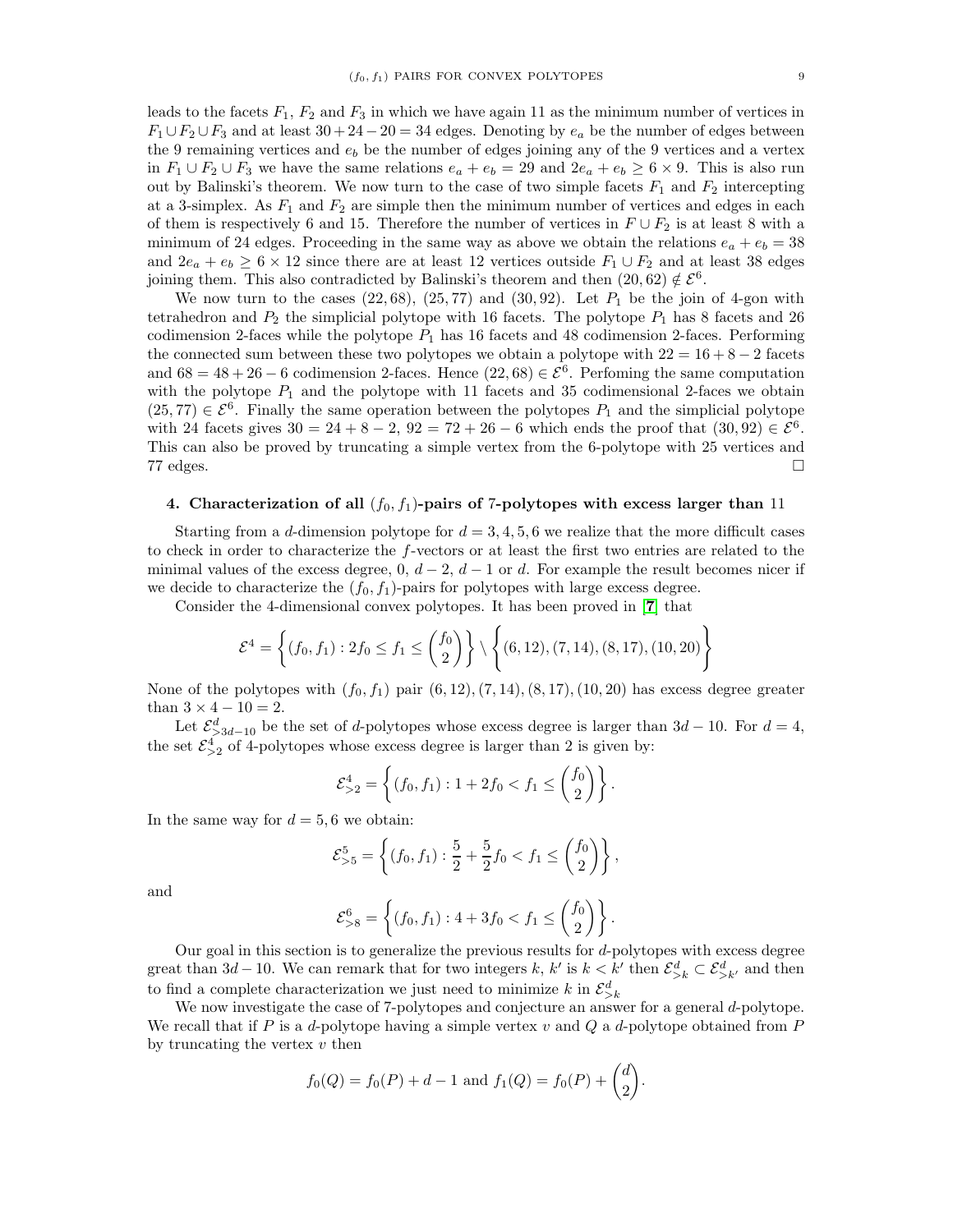If for a *d*-polytope P we have  $f_1(P) \leq \frac{d+1}{2} f_0(P)$  then P has at least one simple vertex.

Let  $d \geq 4$  be an integer. In the remaining of this work we set  $\epsilon_d(v) = 2q - dp$  for any  $v = (p, q)$ with  $p \geq d+1$  and  $\frac{d}{2}p \leq q \leq {p \choose 2}$  $_{2}^{p}$ ). This is nothing but the excess degree of a *d*-polytope having *v* as  $(f_0, f_1)$ -pair if it exists.

<span id="page-9-0"></span>THEOREM 12. Let  $\mathcal{E}^7$  be the set of  $(f_0, f_1)$ -pairs of 7-polytopes. For  $v = (p, q)$  such that  $p \geq 8$ and  $\frac{7}{2}p \leq q \leq {p \choose 2}$ , if  $v \notin \mathcal{E}^7$  then  $\epsilon_7(v) \leq 4 \times 7 - 10 = 11$ . In other words the set of  $(f_0, f_1)$ -vector pairs for 7-polytopes with excess strictly larger than 11 is given by

$$
\mathcal{E}_{>11}^7 = \left\{ (f_0, f_1) : \frac{7}{2} f_0 + \frac{11}{2} < f_1 \le \binom{f_0}{2} \right\}.
$$

PROOF. From the previous section we had

$$
\mathcal{E}^{6} = \left\{ (f_0, f_1) : 3f_0 \le f_1 \le {f_0 \choose 2} \right\} \setminus \left( \left\{ \left( f_0, 3f_0 + 1 \right) : f_0 \ge 7 \right\} \cup \left\{ (8, 24); (9, 27); (9, 29); (10, 30); (10, 32); (10, 34); (11, 33); (12, 38); (12, 39); (13, 39); (14, 42); \right\}
$$
\n
$$
(14, 44); (15, 47); (18, 54); (19, 57); (17, 53); (20, 62) \right\}
$$
\n
$$
(6)
$$

A pyramid over the 6-polytopes gives:

$$
\left\{ (f_0, f_1) : 4f_0 - 4 \le f_1 \le {f_0 \choose 2} \right\} \setminus \left( \left\{ \left( f_0 + 1, 4f_0 + 1 \right) : f_0 \ge 7 \right\} \cup \left\{ (9, 32); (10, 36); (10, 38); (11, 40); (11, 42); (11, 44); (12, 44); (13, 50); (13, 51); (14, 52); (15, 56); \ (15, 58); (16, 62); (18, 70); (19, 72); (20, 76); (21, 82) \right\} \right) \subset \mathcal{E}^7. \tag{7}
$$

A direct computation shows that  $\epsilon((f_0 + 1, 4f_0 + 1)) > 11$  if and only if  $f_0 > 17$ . Assume that  $f_0 > 17$  and let us prove that  $(f_0 - 6, 3f_0 - 14) \in \mathcal{E}^6$ . We have  $\epsilon_6((f_0 - 6, 4f_0 - 20)) = 8$  and if  $(f_0 - 6, 3f_0 - 14) \notin \mathcal{E}^6$  then  $(f_0 - 6, 3f_0 - 14) = (10, 34)$ , as  $(10, 34)$  is the only vector not in  $\mathcal{E}^6$  with excess equal to 8. Therefore we get  $f_0 = 16$  which is a contradiction. In conclusion for  $f_0 > 17$  there is a 6-polytope P with  $(f_0, f_1)$ -pair  $(f_0 - 6, 3f_0 - 14)$ ; and a pyramide over P give a 7-polytope Q having  $(f_0, f_1)$ -vector which is equal to  $(f_0-5, 4f_0-20)$ . As  $4(f_0-5) < (4f_0-20)+1$ the polytope Q has a simple vertex whose truncation gives a 7-polytope having  $(f_0, f_1)$ -pair equals  $(f_0 + 1, 4f_0 + 1)$ . We can conclude that all the 7-polytopes with excess greater than 11 and with  $(f_0, f_1)$ -pairs in  $\{(f_0 + 1, 4f_0 + 1) : f_0 \ge 7\}$  exist.

Let us focus on the set

$$
L = \left\{ (9,32); (10,36); (10,38); (11,40); (11,42); (11,44); (12,44); (13,50); (13,51); (14,52); (15,56); (15,58); (16,62); (18,70); (19,72); (20,76); (21,82) \right\}.
$$
 (8)

The only vectors  $v = (p, q) \in L$  with  $\epsilon_7(v) > 11$  are

$$
v = (p, q) = (16, 62); (18, 70); (20, 76); (21, 82); (23, 90); (26, 102); (31, 123).
$$

For  $v = (p,q) = (16,62); (20,76); (21,82); (26,102); (31,123)$ , we compute  $v' = (p-8,q-p-1)$  $20) = (8, 26); (12, 36); (13, 41); (18, 56); (23, 72) \in \mathcal{E}^6$ . Then their exist 6-polytopes  $P_{v'}$  whose  $(f_0, f_1)$ -pairs are equal to v'. A pyramid over them give 7-polytopes having  $(f_0, f_1)$ -pairs equal to  $(p-7, q-28) = (9, 34); (13, 48); (14, 54); (19, 74); (24, 95).$  In each case we observe that  $q-28 <$  $4(p-7)$  which means that each of them has a simple vertex whose truncation give 7-polytopes with  $(f_0, f_1)$ -pairs equal to  $(p-1, q-7)$ . As truncations of simple vertices generate simplex facets then pyramids on these give the result.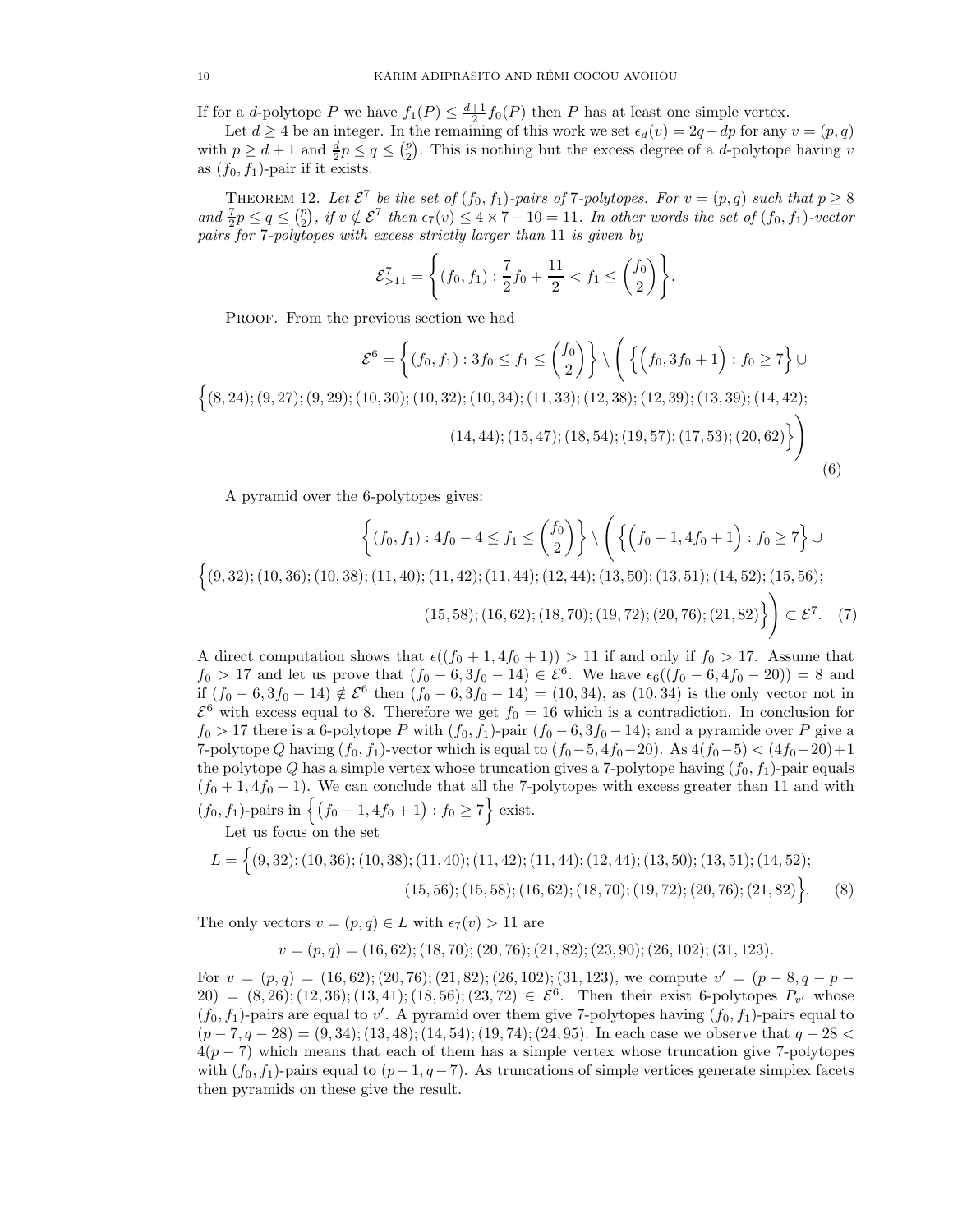$\Box$ 

Let us now concentrate on the cases  $v = (18, 70)$ . We first consider  $v = (18, 70)$ . There is a 6-polytope R with  $(f_0, f_1) = (10, 35)$ . A pyramid over R gives a 7-polytope R' having  $(f_0, f_1)$ vector equal to (11, 42). As  $42 < 4 \times 11$  then R' has a simple vertex whose truncation gives a 7-polytopes R'' with  $(f_0(R''), f_1(R'')) = (17, 63)$ . The truncation of a simple vertex in R'' with generate a simplex facet F and a pyramid other F gives a 7-polytope with  $(f_0, f_1)$ -vector equal to (18, 70).

We now turn to the pair  $v = (f_0, f_1)$  with  $f_0 \geq 8$  and  $f_1 \in ]\frac{7}{2}f_0, 4f_0 + 1[$ . The condition  $\epsilon_7(v) > 11$  implies that  $f_1 \ge \frac{11}{2} + \frac{7}{2}f_0$  and then we need to discuss two cases:  $\frac{11}{2} + \frac{7}{2}f_0 > 4f_0 - 4$ and  $\frac{11}{2} + \frac{7}{2}f_0 < 4f_0 - 4$ .

If  $\frac{11}{2} + \frac{7}{2}f_0 > 4f_0 - 4$  then there is nothing else to prove as we end up in the pyramid case. Suppose that  $\frac{11}{2} + \frac{7}{2}f_0 < 4f_0 - 4$  i.e.  $f_0 > 19$  and set for  $k \ge 8$ ,  $X_k^7 = \{(k, f_1) ; \frac{11}{2} + \frac{7}{2}f_0 < f_1 <$  $4f_0 - 4$ . We can prove by truncation that if  $X_k^7 \subset \mathcal{E}_{>11}^7$ , then  $X_{k+6}^7 \subset \mathcal{E}_{>11}^7$ . To prove that each vector  $(f_0, f_1)$  satisfying this condition defines a 7-polytope it is sufficient to show that  $X_k^7 \subset \mathcal{E}_{\geq 11}^7$ for  $k = 8, \dots, 13$ . But  $k \leq 19$  implies that  $\frac{11}{2} + \frac{7}{2}k > 4k - 4$  which have already been solved.

Finally we conclude that all the pairs  $(p, q)$  with  $p \geq 8$ ,  $\epsilon_7(v) > 11$  and  $\frac{7}{2}p \leq q \leq {p \choose 2}$  $_{2}^{p}),$ characterize 7-polytopes. In other words the set of  $(f_0, f_1)$ -vectors pair for 7-polytopes with excess strictly larger than 11 is given by

$$
\mathcal{E}_{>11}^7 = \left\{ (f_0, f_1) : \frac{7}{2} f_0 + \frac{11}{2} < f_1 \le \binom{f_0}{2} \right\}.
$$

From all the previous results we can make the following conjecture.

<span id="page-10-9"></span>CONJECTURE 1. Let  $d \geq 4$  be an integer and  $\mathcal{E}^d$  be the set of  $(f_0, f_1)$ -pairs of d-polytopes. For  $v = (p, q)$  such that  $p \ge d + 1$  and  $\frac{d}{2}p \le q \le {p \choose 2}$ , if  $v \notin \mathcal{E}^d$  then  $2q - dp \le 4d - 10$ . In other words the set of  $(f_0, f_1)$ -pairs for d-polytopes;  $d \geq 4$  with excess strictly larger than 3d – 10 is given by

$$
\mathcal{E}^{d}_{>3d-10} = \left\{ (f_0, f_1) : \frac{d}{2} f_0 + \frac{3d-10}{2} < f_1 \leq {f_0 \choose 2} \right\}.
$$

### <span id="page-10-0"></span>Acknowledgments

The research leading to these results has received funding from the European Research Council under the European Union's Seventh Framework Programme ERC Grant agreement ERC StG 716424 - CASe and the Israel Science Foundation under ISF Grant 1050/16. RCA research at Max-Planck Institute is supported by the Alexander von Humboldt foundation.

#### <span id="page-10-1"></span>References

- <span id="page-10-12"></span><span id="page-10-5"></span>[1] M.L. Balinski, "On the graph structure of convex polyhedra inn-space," Pacific J. Math. 11, 431–434 (1961).
- [2] D.W. Barnette, "The projection of the f-vectors of 4-polytopes onto the (E,S)-plane," Discrete Math. 10, 201–216, (1974)
- <span id="page-10-6"></span>[3] D.W. Barnette, J. R. Reay, "Projections of f-vectors of four-polytopes," J. Combinatorial Theory, Ser. A 15, 200–209 (1973).
- <span id="page-10-13"></span><span id="page-10-2"></span>[4] D. W. Barnette, "The minimum number of vertices of a simple polytope," Israel J. Math. 10, 121–125 (1971).
- [5] L. J. Billera and C. W. Lee, "Sufficient of McMullen's conditions for f-vectors of simplicial polytopes," Bull. Amer. Math. Soc. (N.S), 2(1), 181–185, (1980).
- [6] D. Britton and J. D. Dunitz, "A complete catalogue of polyhedra with eight or fewer vertices," Acta Crystallographica, Section A29(4), 362–371, (1973).
- <span id="page-10-7"></span><span id="page-10-4"></span>[7] B. Grünbaum, "Convex Polytopes," Wiley Interscience, New York, (1967).
- <span id="page-10-11"></span>[8] B. Grünbaum, "Convex Polytopes," Graduate Texts in Math, vol. 221, Springer-Verlag, New York (2003).
- [9] G. Kalai, "Combinatorial problems in convexity and the combinatorics of simplicial complexes," Ph.D. Thesis, Jerusalem, (1983).
- <span id="page-10-10"></span><span id="page-10-8"></span>[10] G. Kalai, "Rigidity and the lower bound theorem. I," Invent. Math. 88, 125–151 (1987).
- [11] T. Kusunoki and S. Murai, "The number of edges of 5-polytopes with a given number of vertices," to appear in Annals of Combinatorics, [arXiv:1702.06281\[](http://arxiv.org/abs/1702.06281)math.CO].
- <span id="page-10-3"></span>[12] P. McMullen, "The number of faces of simplicial polytopes," Israel J. Math. 9, 559–570, (1971).